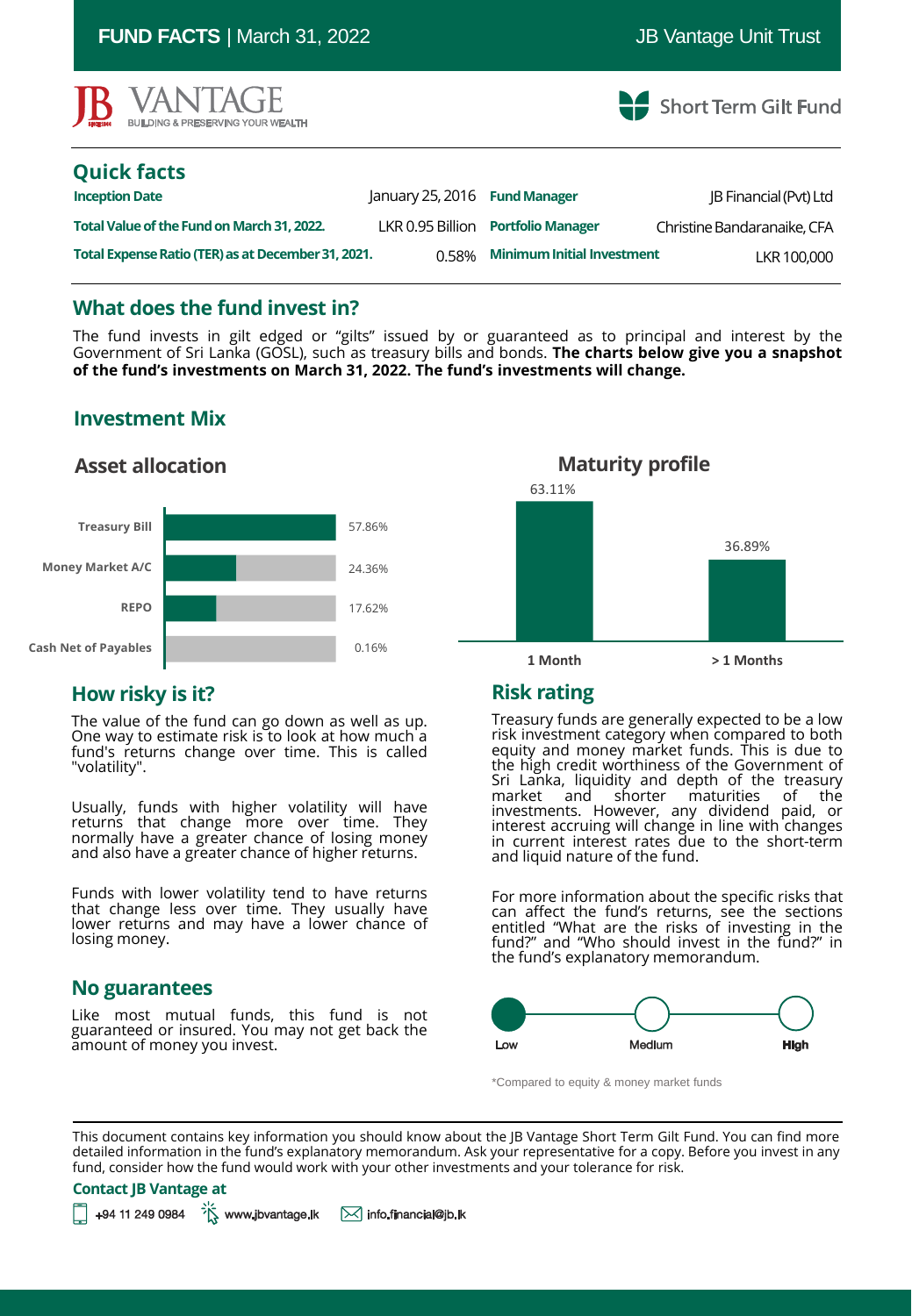**FUND FACTS** | March 31, 2022 **JB** Vantage Unit Trust



**Short Term Gilt Fund** 

# **How has the fund performed?**

This section tells you how the fund has performed over the past 06 years. The returns are after all fees and expenses have been deducted.

The 07-day annualized yield is 9.19 %, (24– 31 March 2022) it tells investors what the fund would yield in a year, based on the returns earned in a 07-day period.

#### **Year-by-year returns**

This chart shows how the fund has performed over the past completed 06 calendar year and the Year to Date return for 2022. The fund's price dropped in value in **none** of the 06 years.

The range of returns and change from year to year can help you assess how risky the fund has been in the past. It does not tell you how the fund will perform in the future.



\*The Year to Date (YTD) return for 2016 has been calculated for the period from 25 January 2016 to 31 December 2016 (annualized) \*\*Benchmarks for the GILT Fund is the NDBIB – CRISIL 91 Day T-bill index., seeks to capture the performance of 91 Day T-Bill in Sri Lanka's government securities market.

\*\*\*The Year to Date (YTD) for 2022 shows the return as at March 31, 2022 (annualized)

### **Best and worst 03-month returns**

This table shows the best and worst returns of the fund in a 03-month period (non annualized return) since inception. The best and worst 03-month returns could be higher or lower in the future. Consider how much of a loss you could afford to take in a short period of time.

|                       | Benchmark* |          | Return 03 months ending | If you invested LKR 100,000 at the beginning of the<br>03-month period (excluding any front end fees) |
|-----------------------|------------|----------|-------------------------|-------------------------------------------------------------------------------------------------------|
| <b>Best Return</b>    | 2.51%      | 2.41%    | January 31,2017         | Your investment would rise to LKR 102,406.82                                                          |
| <b>Worst Return</b>   | 0.92%      | $1.04\%$ | April 30, 2021          | Your investment would rise to LKR 101,040.17                                                          |
| <b>Current Return</b> | 1.12%      | 1.83%    | March 31, 2022          | Your investment would rise to LKR 101,829.58                                                          |

\*Benchmarks for the GILT Fund is the NDBIB – CRISIL 91 Day T-bill index., seeks to capture the performance of 91 Day T-Bill in Sri Lanka's government securities market.

The **annual compounded return** of the fund (since inception) is 7.75 % as at March 31, 2022. This return describes the rate at which the fund would have grown if it had grown at a steady rate. If you had invested LKR 100,000 in the Gilt Fund at inception, your investment would now be worth LKR 158,676 as at March 31, 2022.

Disclaimer: Current yield is variable and subject to change. Past performance of the fund should not be taken as indicative<br>of its future performance. Investors are advised to read and understand the Explanatory Memorandum